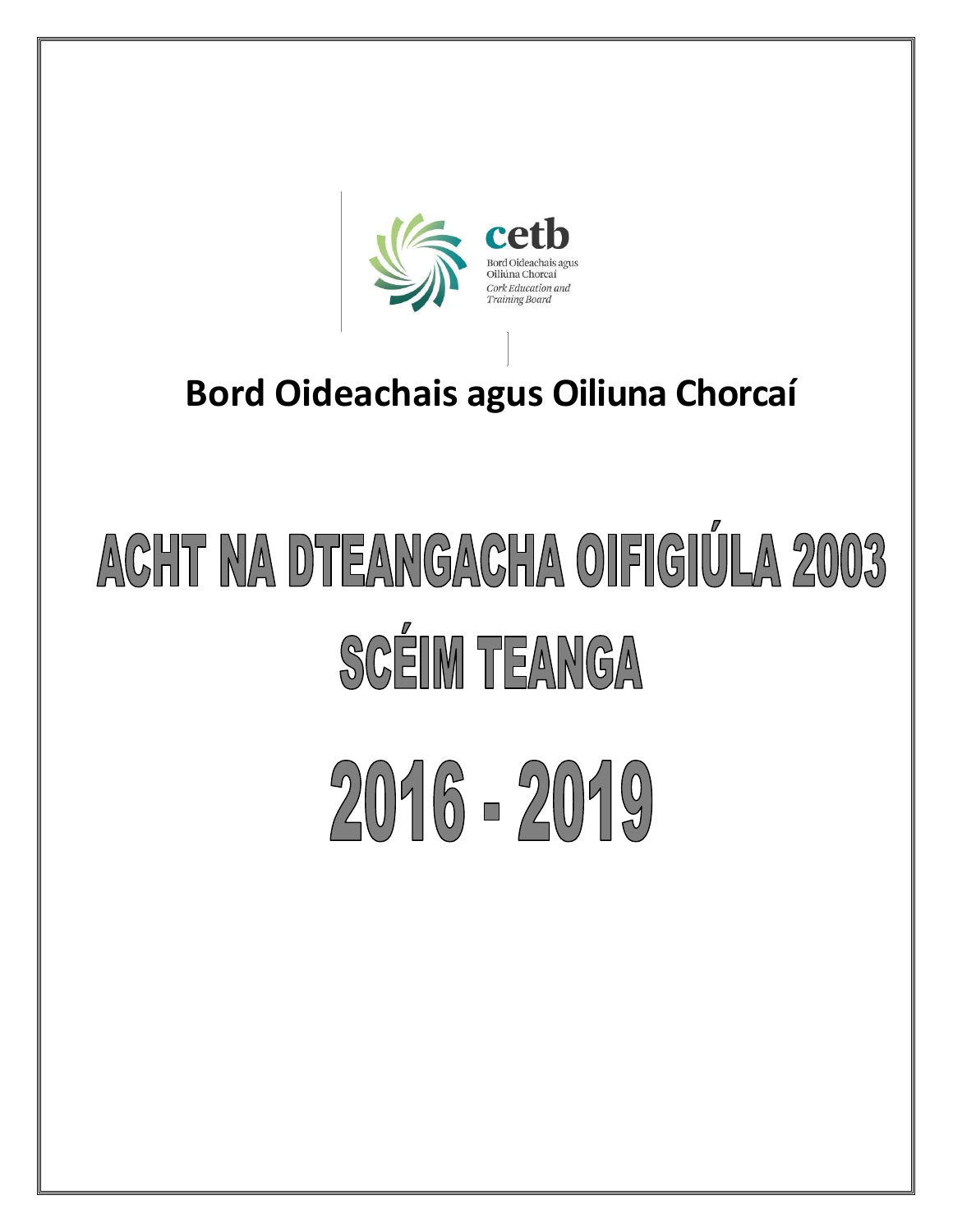## Clár

| 2.1                                                                       |
|---------------------------------------------------------------------------|
| 2.2                                                                       |
| 2.3                                                                       |
| 2.4                                                                       |
| Caibidil 3: Sonraí Seirbhísí ar fáil i mBéarla amháin nó go dátheangach 5 |
|                                                                           |
| Caibidil 5: Ag Feabhsú Soláthar Seirbhísí i nGaeilge sa Ghaeltacht10      |
|                                                                           |
|                                                                           |
|                                                                           |
|                                                                           |
|                                                                           |
|                                                                           |
|                                                                           |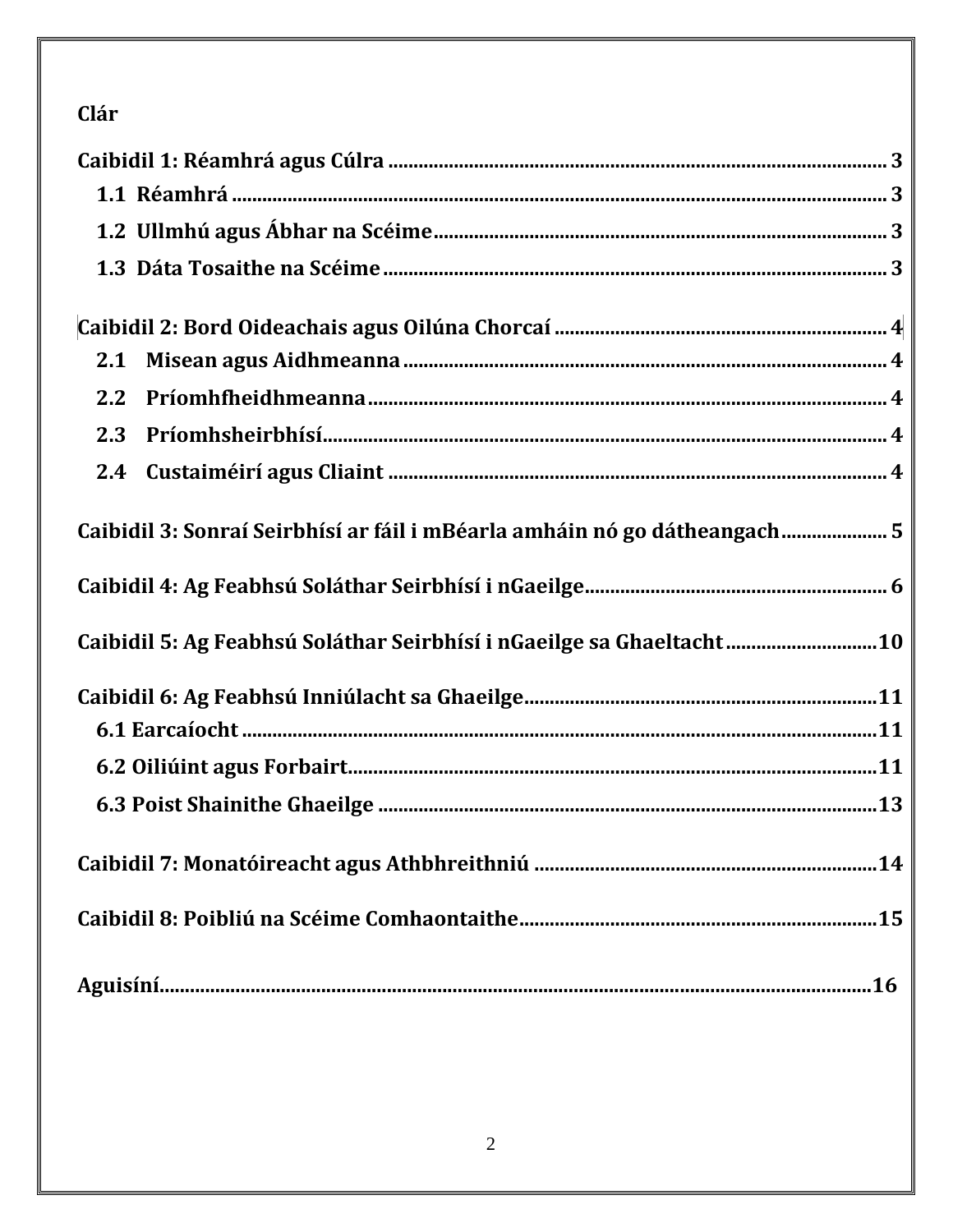## <span id="page-2-0"></span>**Caibidil 1: Réamhrá agus Cúlra**

#### <span id="page-2-1"></span>**1.1 Réamhrá**

Forálann Acht na dTeangacha Oifigiúla 2003 d'ullmhú scéim teanga ag comhlachtaí poiblí ag tabhairt mionsonraí faoi na seirbhísí a sholathróidh siad:

- trí mheán na Gaeilge,
- trí mheán an Bhéarla, agus
- trí mheán na Gaeilge agus an Bhéarla

agus na bearta a ghlacfar lena chinntiú go ndéanfar aon seirbhís nach bhfuil an comhlacht ag soláthar trí mheán na Gaeilge a sholáthar laistigh de fhráma ama comhaontaithe.

De réir alt 14(3) den Acht, fanann scéimeanna teanga i bhfeidhm ar feadh tréimhse 3 bliana nó go dtí go mbeidh scéim nua daingnithe, cibé acu is déanaí, ag an Aire Ealaíon, Oidhreachta agus Gaeltachta.

#### <span id="page-2-2"></span>**1.2 Ullmhú agus Ábhar na Scéime**

Tá aird mar is cuí tugtha ar na Treoirlínte a d'eisigh an Roinn Ealaíon, Oidhreachta agus Gaeltachta agus an scéim seo á hullmhú. Ina theannta sin, tugadh faoi phróiseas cuimsitheach comhairliúcháin leis na páirtithe leasmhara uile.

Tá Bord Oideachais agus Oiliúna Chorcaí (BOOC) á threorú ag an bprionsabal gur cheart go mbeadh soláthar seirbhísí Gaeilge bunaithe ar:

- an leibhéal bunúsach éilimh ar sheirbhísí ar leith i nGaeilge,
- an tábhacht a bhaineann le cur chuige réamhghníomhach i soláthar seirbhísí dá leithéid, agus
- acmhainní, lena n-áirítear acmhainní daonna agus airgeadais, agus cumas an chomhlachta an cumas riachtanach teanga a fhorbairt nó a rochtain.

Comhlánaíonn an scéim seo prionsabail a bhaineann le Seirbhís ar Ardchaighdeán do Chustaiméirí agus ár gCairt Chustaiméirí. Tá sí curtha le chéile leis an aidhm go gcomhlíonfaí gach oibleagáid ábhartha faoi Acht na dTeangacha Oifigiúla atá ar Bhord Oideachais agus Oiliúna Chorcaí ar bhonn céimnithe, tríd an scéim seo agus trí scéimeanna amach anseo.

Tuigtear agus aithnítear an t-am agus an iarracht a chuireann gach duine a bhfuil baint acu leis an bpróiseas seo isteach ann.

#### <span id="page-2-3"></span>**1.3 Dáta Tosaithe na Scéime**

<span id="page-2-4"></span>Tá an Scéim daingnithe ar an **08 Feabhra 2016** ag an Aire Ealaíon, Oidhreachta agus Gaeltachta. Tosaíonn sí le héifeacht ón dáta seo agus beidh sí i bhfeidhm ar feadh tréimhse 3 bliana nó go dtí go mbeidh scéim eile daingnithe, cibé acu is déanaí.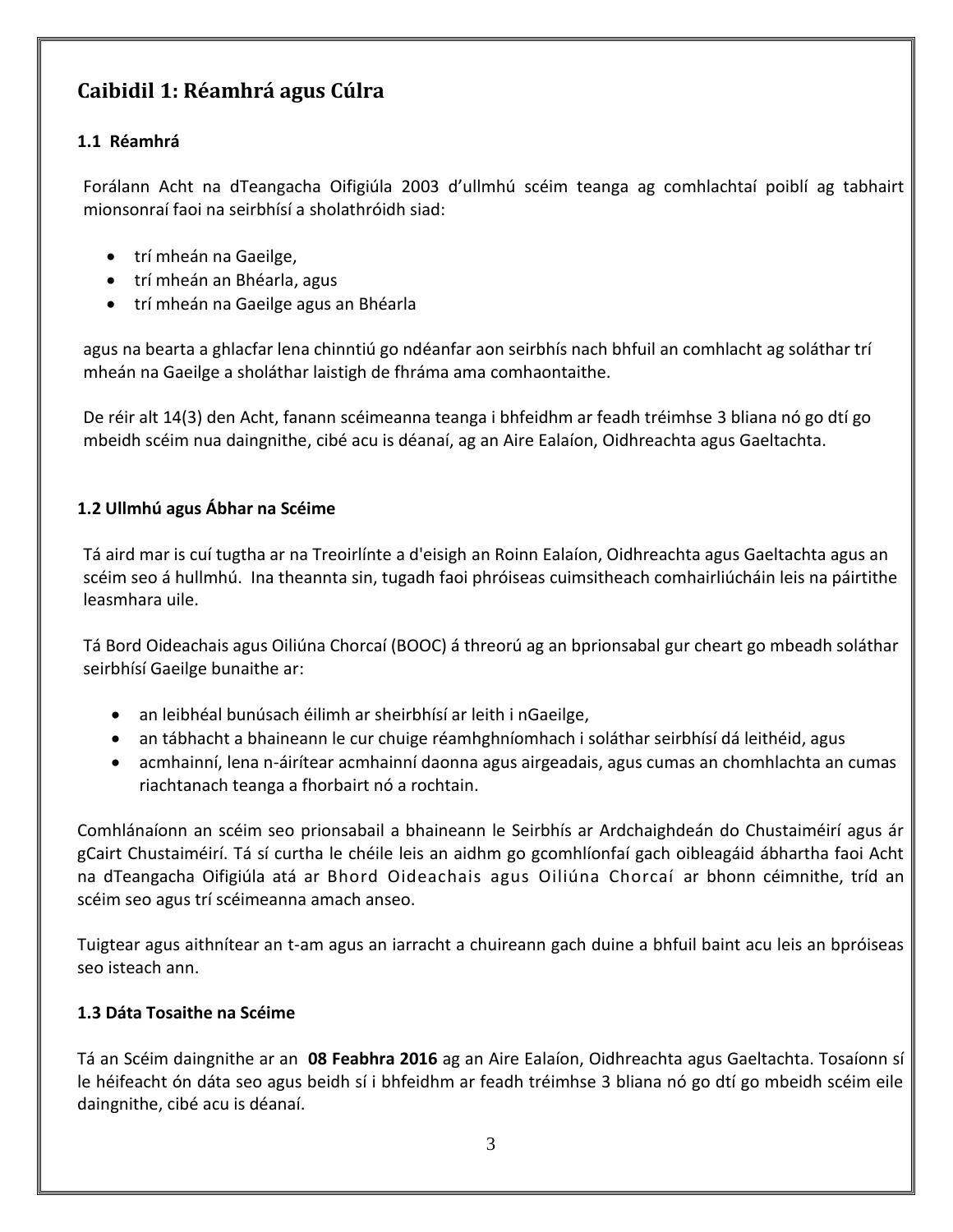### **Caibidil 2: Léargas Ginearálta ar Bhord Oideachais agus Oiliúna Chorcaí**

#### <span id="page-3-0"></span>**2.1 Misean agus Cuspóirí**

Déanann **Bord Oideachais agus Oiliúna Chorcaí (BOOC)** seirbhísí oideachais, seirbhísí oiliúna agus seirbhís don ógra a phleanáil, a sholáthar, a thacú agus a chomhordú, seirbhísí a dtugtar aitheantas idirnáisiúnta dóibh mar shamhail sármhaitheasa.

#### **2.2 Príomhfheidhmeanna**

Tá sé de dhualgas ar Bhord Oideachais agus Oiliúna Chorcaí cuid mhaith seirbhísí ar fud an réimse oideachais agus oiliúna ó dhara leibhéil go Breisoideachas a sheachadadh. Freastalaíonn sé ar a dhaltaí go leir agus tá sé tiomanta do phrionsabail na foghlama ar feadh an tsaoil. Aithníonn sé riachtanais a scairshealbhóirí uilig agus éascaíonn sé na riachtanais sin trí chláracha ar nós Youthreach, Breisoideachas, Oideachas Aosach iar-Ardteastais agus eagrais theagmhasacha. Is comhpháirtithe iad anois BOO Chorcaí agus SOLAS.

#### **2.3 Príomhsheirbhísí**

I measc na bpríomhsheirbhísí atá á gcur ar fáil ag Bord Oideachais agus Oiliúna Chorcaí, tá scolaíocht thraidisiúnta dara leibhéal, oiliúint, pátrúnacht bunscoileanna agus comhordú a dhéanamh ar mhórchláir chaipitil agus ar chláir ghaolmhara a sholáthar. Tá 3,500 fostaithe. Chomh maith leis sin, Freastalaíonn Bord Oideachais agus Oiliúna Chorcaí ar oibreacha caiptil a fhorbairt, agus cabhraíonn sí le hoibreacha chaipitil a fhorbairt, i mBunscoileanna laistigh dá limistéar riaracháin.

#### **2.4 Custaiméirí agus Cliaint**

I measc chustaiméirí agus chliaint Bhord Oideachais agus Oiliúna Chorcaí, tá daltaí agus tuismitheoirí na ndaltaí sin agus daoine atá páirteach i scéimeanna amhail litearthacht aosach agus oideachais pobail, Ógtheagmháil agus Seirbhísí Príosuin. Cuimsíonn custaiméirí Bhord Oideachais agus Oiliúna Chorcaí daoine atá fostaithe ag Bord Oideachais agus Oiliúna Chorcaí, daoine a sholáthraíonn seirbhísí gairmiúla agus daoine a idirghníomhaíonn ar aon bhealach le Bord Oideachais agus Oiliúna Chorcaí freisin.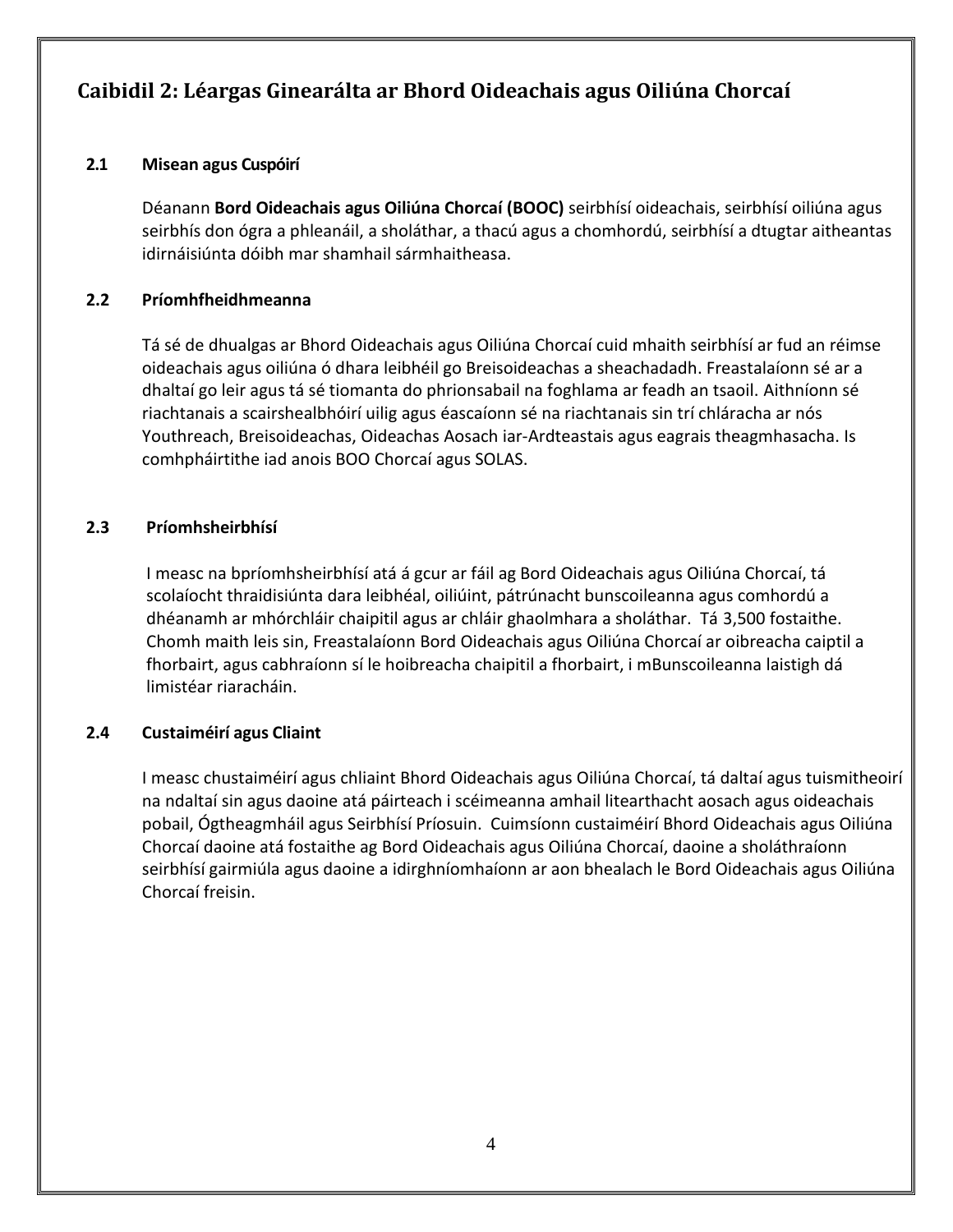## **Caibidil 3: Sonraí Seirbhísí ar fáil i mBéarla amháin nó go dátheangach**

Ní mór sonraí a thabhairt de na seirbhísí atá ar fáil faoi láthair i mBéarla amháin nó go dátheangach i nGaeilge agus i mBéarla, **ag cur seirbhísí sa Ghaeltacht san áireamh**.

| Soláthar Reatha Seirbhísí             |                                                                                                                                             |                                              |  |  |
|---------------------------------------|---------------------------------------------------------------------------------------------------------------------------------------------|----------------------------------------------|--|--|
| Seirbhísí (Ginearálta                 | Seirbhísí i mBéarla amháin                                                                                                                  | Béarla amháin nó go<br>Dátheangach           |  |  |
| Oifigí Riaracháin                     | Tríd is tríd, bíonn an soláthar ar fáil i<br>mBéarla amháin, ach is féidir déileáil<br>go dátheangach le ceisteanna ach é sin<br>a iarraidh |                                              |  |  |
| lonad Oiliuna                         | Tríd is tríd, bíonn an soláthar ar fáil i<br>mBéarla amháin, ach is féidir déileáil<br>go dátheangach le ceisteanna ach é sin<br>a iarraidh |                                              |  |  |
| lar-Bhunscoileanna/Coláistí           | Gach ceann, seachas é/iad sin atá<br>luaite thíos                                                                                           |                                              |  |  |
| Gaelcholáiste Choilm                  |                                                                                                                                             | Go Dátheangach                               |  |  |
| Colaiste Daibhéid                     |                                                                                                                                             | Go Dátheangach                               |  |  |
| Coláistí Breisoideachais              | Béarla amháin                                                                                                                               |                                              |  |  |
| Oideachas Aosach agus Pobail          | Béarla amháin                                                                                                                               | Go Dátheangach                               |  |  |
| Ceolscoil Chontae Chorcaí             | Béarla amháin                                                                                                                               |                                              |  |  |
| Ógtheagmháil                          | Béarla amháin                                                                                                                               |                                              |  |  |
| Seirbhísí don Ógra                    | Béarla amháin                                                                                                                               |                                              |  |  |
| Gaelcholáiste Carraig Uí Leighin      |                                                                                                                                             | Go Dátheangach                               |  |  |
| Seirbhísí i gCeantair Ghaeltachta     | I mBéarla amháin                                                                                                                            | Go Dátheangach, i mBéarla<br>agus i nGaeilge |  |  |
| Coláiste Ghobnatan, Baile Bhuirne     |                                                                                                                                             | Go Dátheangach                               |  |  |
| Scoil Mhuire, Béal Átha an Ghaorthaid |                                                                                                                                             | Go Dátheangach                               |  |  |
| Ionad Cultúrtha, Baile Bhuirne        |                                                                                                                                             | Go Dátheangach                               |  |  |
| Ranganna Oíche                        |                                                                                                                                             | Go Dátheangach                               |  |  |
| Cúrsaí Aosánacha                      |                                                                                                                                             | Go Dátheangach                               |  |  |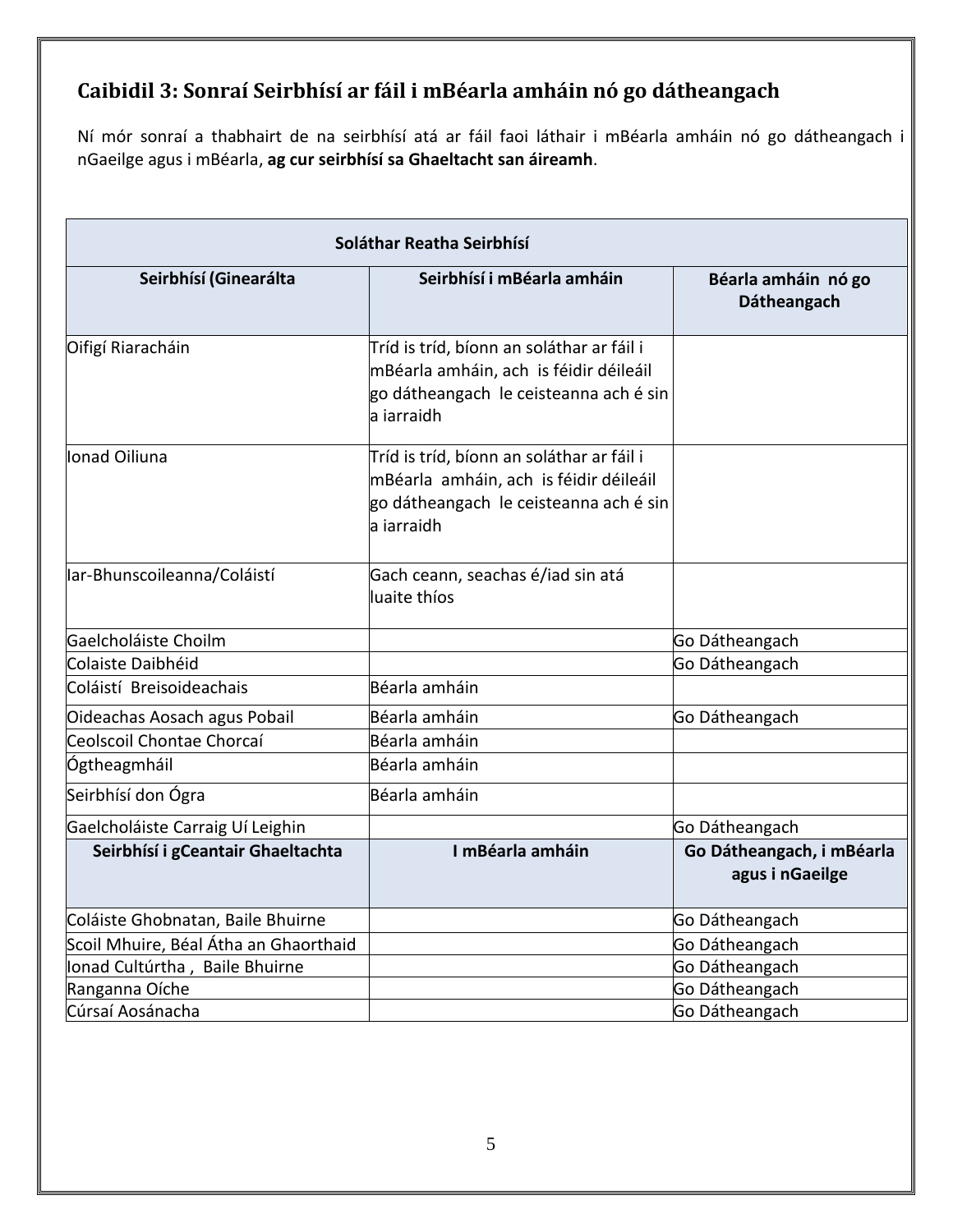## <span id="page-5-0"></span>**Caibidil 4: Ag Feabhsú Soláthar Seirbhísí i nGaeilge**

**Is riachtanais éigeantacha faoi Acht na dTeangacha Oifigiúla 2003 iad na forálacha i gcló liath atá le feiceáil sa tábla thíos.**

| Modh Cumarsáide leis an bPobal              |                                     | <b>Gealltanas</b>                                                                                                                                                                                                                                                                                                                                                                                                                                                                                                                                                                                                                                                                                                                                                                                                                                        |                   |
|---------------------------------------------|-------------------------------------|----------------------------------------------------------------------------------------------------------------------------------------------------------------------------------------------------------------------------------------------------------------------------------------------------------------------------------------------------------------------------------------------------------------------------------------------------------------------------------------------------------------------------------------------------------------------------------------------------------------------------------------------------------------------------------------------------------------------------------------------------------------------------------------------------------------------------------------------------------|-------------------|
| Fógraí<br>réamhthaifeadta ó<br><b>Bhéal</b> |                                     | Beidh na fógraí réamhthaifeadta seo a<br>leanas i nGaeilge nó go dátheangach:<br>(a) Cuirfear fógraí taifeadta ó bhéal ar<br>fáil i nGaeilge nó go dátheangach ar an<br>nguthán nuair atá ár n-oifigí dúnta;<br>(b) Cuirfear fógraí taifeadta ó bhéal a<br>chraoltar ar chóras fógartha poiblí ar fáil<br>i nGaeilge nó go dátheangach;<br>(c) Cuirfear fógraí ó bhéal a chruthaítear<br>agus a chraoltar trí chóras<br>ríomhtheachtaireachta nó trí chóras<br>ríomhfhreagartha gutháin ar fáil i<br>nGaeilge nó go dátheangach.<br>Tabhair faoi deara gur fógairtí<br>'taifeadta' seachas fógairtí 'beo' a<br>bhaineann le hábhar anseo.<br>Sa chás go bhfuil Ordú Logainmneacha i<br>bhfeidhm, úsáidfear an leagan Gaeilge<br>den Logainm atá sonraithe san Ordú sin<br>i bhfógraí taifeadta ó bhéal a dhéanann<br>comhlacht poiblí nó a dhéantar ar a | Éigeantach        |
| Cumarsáid i<br><b>Scríbhinn</b>             | Litreacha agus Post<br>Leictreonach | shon.<br>Tabharfar freagra ar an gcumarsáid<br>scríofa uile sa teanga oifigiúil ina<br>bhfuarthas í.                                                                                                                                                                                                                                                                                                                                                                                                                                                                                                                                                                                                                                                                                                                                                     | Éigeantach        |
|                                             | Stáiseanóireacht                    | Ceannteidil ar stáiseanóireacht áirithe<br>ar a n-áirítear nóta-pháipéar, duillíní<br>dea-mhéine, leatháin chlúdaigh facs,<br>clúdaigh comhad agus fillteáin eile,<br>lipéid agus clúdaigh litreach a chur ar<br>fáil i nGaeilge nó go dátheangach.                                                                                                                                                                                                                                                                                                                                                                                                                                                                                                                                                                                                      | <b>Éigeantach</b> |
| Comharthaí                                  | Comharthaí                          | Ní mór an chomharthaíocht uilig a<br>chuireann Bord Oideachais agus Oiliuna<br>Chorcaí in airde nó a chuirtear in airde<br>6                                                                                                                                                                                                                                                                                                                                                                                                                                                                                                                                                                                                                                                                                                                             | Éigeantach        |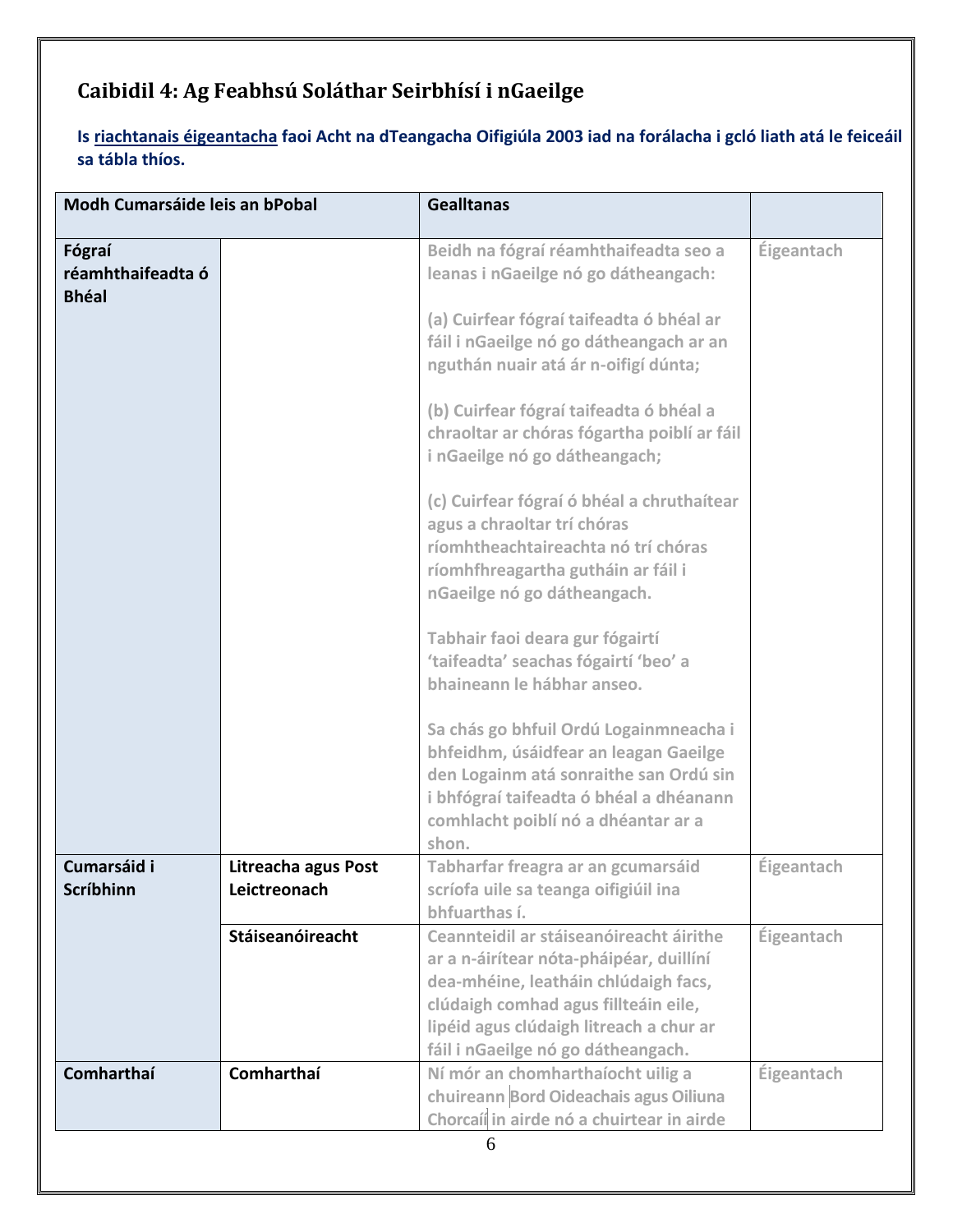|               |                             | thar a cheann a bheith i nGaeilge nó<br>dátheangach, faoi réir na rialachán (I.R.<br>Uimh 391/2008).                                                                                                                                                                                                                          |            |
|---------------|-----------------------------|-------------------------------------------------------------------------------------------------------------------------------------------------------------------------------------------------------------------------------------------------------------------------------------------------------------------------------|------------|
| Foilseacháin  | Foilseacháin                | Foilseofar cáipéisí ina leagtar amach<br>tograí polasaí poiblí, cuntais iniúchta nó<br>ráitis airgeadais, tuarascálacha bliantúla<br>agus ráitis straitéise i nGaeilge agus i<br>mBéarla ag an am céanna.                                                                                                                     | Éigeantach |
|               | Ciorcláin / Cora Poist      | gcás ina ndéanfaidh comhlacht poiblí<br>cumarsáid i scríbhinn nó leis an bpost<br>leictreonach leis an bpobal i gcoitinne<br>nó le haicme den phobal i gcoitinne<br>chun faisnéis a thabhairt don phobal nó<br>don aicme, cinnteoidh an comhlacht gur<br>i nGaeilge, nó i mBéarla agus i nGaeilge,<br>a bheidh an chumarsáid. | Éigeantach |
| An Ghaeltacht | Logainmneacha<br>Gaeltachta | Bainfear úsáid as Logainmneacha<br>Oifigiúla na gceantar Gaeltachta de réir<br>na reachtaíochta.                                                                                                                                                                                                                              | Éigeantach |

Seo a leanas liosta gníomhartha molta ag Bord Oideachais agus Oiliúna Chorcaí faoi gach seirbhís.

| Modh Cumarsáide leis an bPobal          |                                      | <b>Gealltanas</b>                                                                                                                                                                                                                                  | <b>Amlíne</b><br>Laistigh de<br>Bl.1/Bl.2/Bl.3   |
|-----------------------------------------|--------------------------------------|----------------------------------------------------------------------------------------------------------------------------------------------------------------------------------------------------------------------------------------------------|--------------------------------------------------|
| <b>Cumarsáid ó Bhéal</b><br>/ Scríbhinn | <b>An Deasc Fáilithe</b>             | Beannófar do chustaiméirí i nGaeilge ar<br>dtús agus ansin i mBéarla. Beidh<br>seirbhís trí mheán na Gaeilge ar fáil ó<br>na rannóga seo a leanas: An Cheann<br>Oifig, Seirbhísí Tacaíochta Oideachais,<br>an t-Ionad Oiliúna, an Rannóg Caipitil. | Roimh<br>dheireadh<br>chéad bhliain na<br>Scéime |
|                                         | Seirbhís Duine le<br>Duine/Chuntair  | Cuirfear liosta chun dáta ar fáil de<br>bhaill foirne atá in ann seirbhís a chur<br>ar fáil i nGaeilge.                                                                                                                                            | Roimh<br>dheireadh<br>chéad bhliain na<br>Scéime |
|                                         | Lasc-chlár                           | Tabharfaidh foireann an lasc-chláir<br>ainm an chomhlachta phoiblí i nGaeilge<br>agus i mBéarla.                                                                                                                                                   | Roimh<br>dheireadh<br>chéad bhliain na<br>Scéime |
|                                         | Cumarsáid ghutháin<br>leis an bpobal | Cuirfidh baill foirne dhátheangacha<br>custaiméirí ar an eolas go bhfuil<br>siad sásta gnó a dhéanamh trí Ghaeilge<br>má theastaíonn.<br>7                                                                                                         | Ag deireadh<br>chéad bhliain na<br>Scéime        |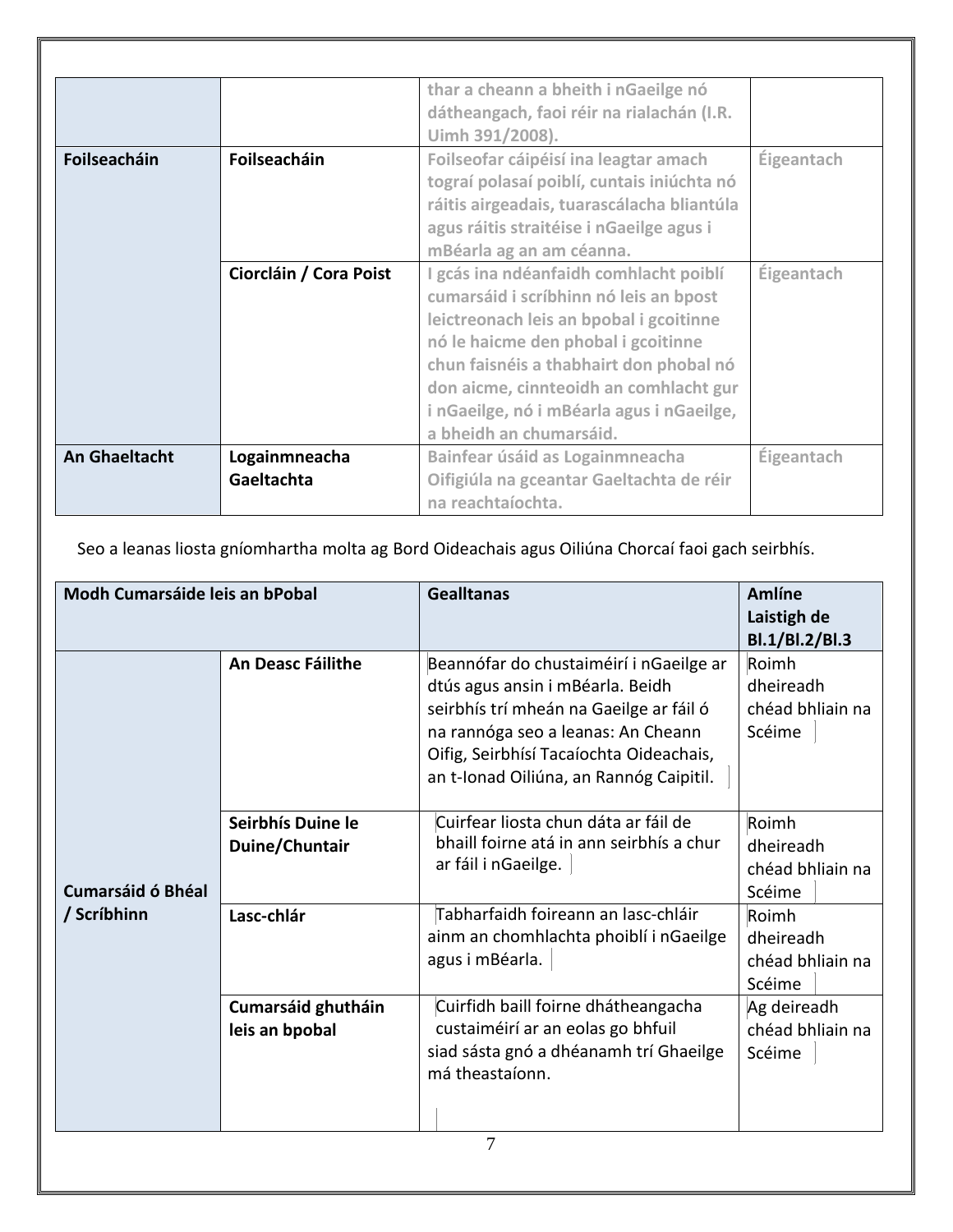|          | Fógraí                          | Beidh beannuithe pearsanta                                                                                                                                                                                                                                                          | I rith dara bliain                |
|----------|---------------------------------|-------------------------------------------------------------------------------------------------------------------------------------------------------------------------------------------------------------------------------------------------------------------------------------|-----------------------------------|
|          | réamhthaifeadta ó               | réamhthaifeadta teileafóin na mball                                                                                                                                                                                                                                                 | na Scéime                         |
|          | <b>Bhéal</b>                    | foirne i bhformáid dhátheangach.                                                                                                                                                                                                                                                    |                                   |
|          | <b>Fógraí Beo</b>               | Is dátheangach a bheidh 10% d'fhógraí<br>beo.                                                                                                                                                                                                                                       | Mar is gá                         |
|          | <b>Eile</b>                     | Cur i Láthair Tráchtala, Doiciméid<br>Tairisceana.                                                                                                                                                                                                                                  | Mar is gá                         |
|          | <b>Bileoga Eolais/Bróisiúir</b> | Beidh leagan dátheangach nó Gaeilge<br>ar fáil de na bileoga faisnéise agus<br>na bróisiúir is mó úsáid agus iad á gcur<br>ar fáil do scoileanna nua ar dtús agus<br>ansin do scoileanna reatha.                                                                                    | Faoi dheireadh<br>an dara bliain. |
|          | Foirmeacha Iarratais            | Beidh leagan dátheangach nó leagan<br>Gaeilge ar fáil de na foirmeacha<br>iarratais is mó a úsáid, agus iad á gcur<br>ar fáil le haghaidh foirmeacha<br>earcaíochta ar dtús.                                                                                                        | Faoi dheireadh<br>an dara bliain. |
|          | <b>Eile</b>                     | Beidh gach foirm iarratais nua ar fáil i<br>nGaeilge nó go dátheangach.                                                                                                                                                                                                             | Ó thús na<br>scéime               |
| Na Meáin | Preaseisiúintí                  | Eiseofar gach preaseisiúint go<br>dátheangach. Ba chóir féachaint<br>leis an ábhar sin a eisiúint go<br>comhuaineach.                                                                                                                                                               | Ó thús na<br>scéime               |
|          | Urlabhraithe na Meán            | Beidh urlabhraí/urlabhraithe Gaeilge<br>ar fáil i gcomhair agallamh leis na<br>meáin Ghaeilge.                                                                                                                                                                                      | Ó thús na<br>scéime               |
|          | Óráidí                          | Cuirfimid 10% d'ábhar Gaeilge ar<br>áireamh in óráidí Béarla. Áireofar le<br>hábhar den sort sin beannuithe tosaigh<br>agus deiridh i nGaeilge, tagairtí thall is<br>abhus i nGaeilge d'ábhar aon óráidí den<br>sórt sin agus/nó d'ábhar na hócáide<br>lena mbaineann, ar a laghad. | Ó thús na<br>scéime               |
|          | Eile                            | Is i nGaeilge amháin a bheidh gach<br>óráid oifigiúil de chuid Bhord<br>Oideachais agus Oiliúna Chorcaí sa<br>Ghaeltacht.                                                                                                                                                           | Mar is gá                         |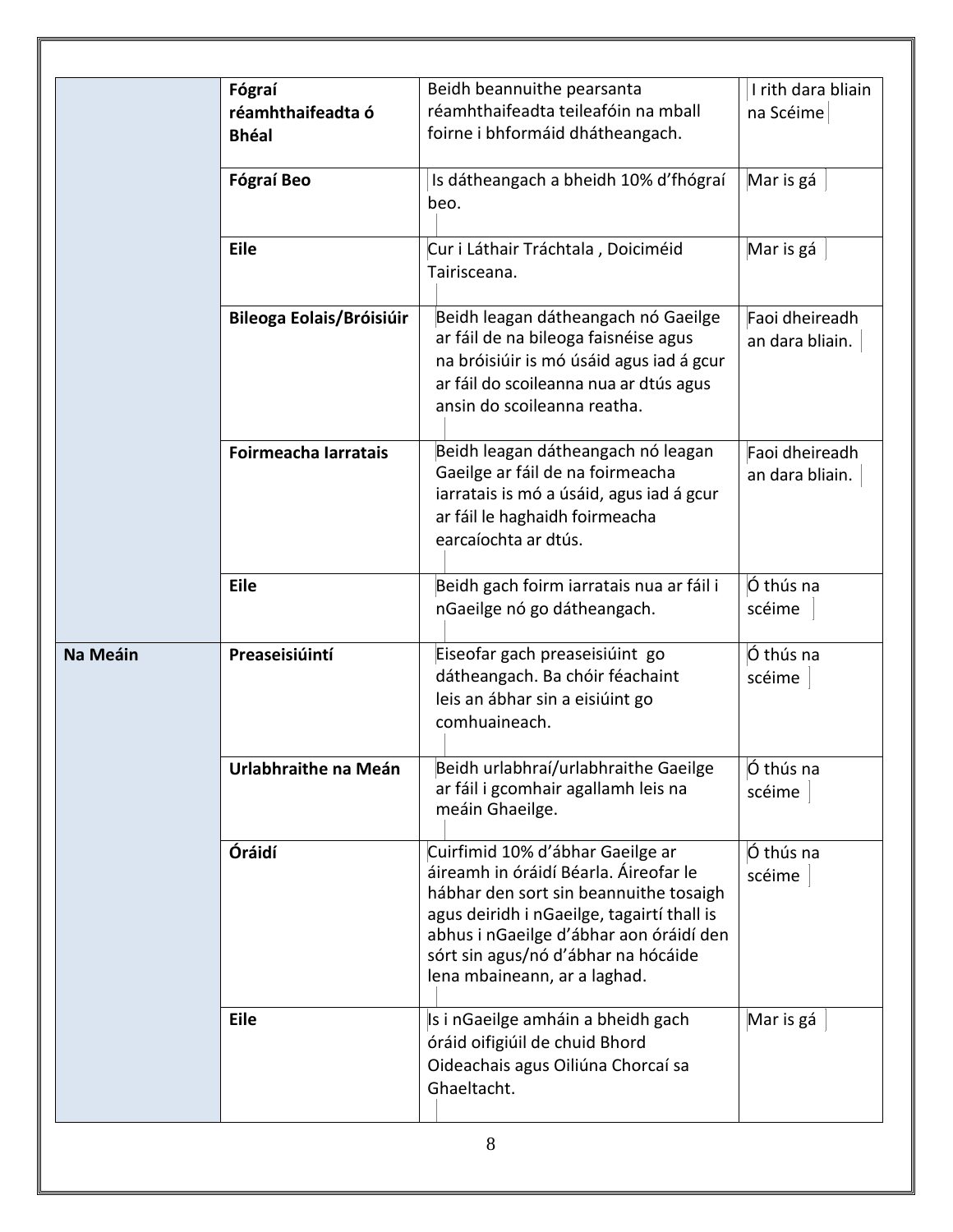<span id="page-8-0"></span>

|                                           | Ríomhphoist                  | Is dátheangach a bheidh gnáth<br>theachtaireachtaí ríomhphoist,<br>séanadh in a measc.                                                                                                                                                                                                                                                                                         | Deireadh<br>na<br>chéad bhliana        |
|-------------------------------------------|------------------------------|--------------------------------------------------------------------------------------------------------------------------------------------------------------------------------------------------------------------------------------------------------------------------------------------------------------------------------------------------------------------------------|----------------------------------------|
|                                           | Suíomhanna Gréasáin          | Is ar fáil go dátheangach a bheidh<br>an t-ábhar seasta ar an suíomh<br>Gréasáin agus ar aon suíomh<br>Gréasáin tánaisteach eile de chuid<br>an chomhlachta phoiblí.                                                                                                                                                                                                           | lár<br>dara<br>an<br>bliain            |
|                                           | Córais Ríomhaireachta        | Beifear in ann déileáil le Gaeilge ar<br>aon chóras Ríomhaireachta nua a<br>shuiteálfar.                                                                                                                                                                                                                                                                                       | Faoi<br>dheireadh<br>an dara bliain    |
| <b>Teicneolaíocht</b><br><b>Faisnéise</b> | Seirbhísí<br>Idirghníomhacha | Cuirfear gach seirbhís nua ar líne<br>agus idirghníomhach ar fail ar bhonn<br>dátheangach.                                                                                                                                                                                                                                                                                     | dheireadh<br>Faoi<br>an dara bliain    |
|                                           | <b>Eile</b>                  | Ar leathanach baile shuíomh Gréasáin<br>an Bhoird, soláthrófar ráiteas fáiltithe<br>dátheangach ó<br>Phríomhfheidhmeannach an Bhoird,<br>rud ina ndearbhófar tiomantas an<br>Bhoird do na gealltanais a thugtar sa<br>scéim teanga chomhaontaithe a chur i<br>bhfeidhm. Má thagann an Bord ar líne<br>lipéid amach anseo, is dátheangach a<br>bheidh líne lipéid den sórt sin. | Faoi dheireadh<br>na chéad<br>bhliana. |
| <b>An Ghaeltacht</b>                      | <b>Cruinnithe</b>            | Nuair a theastaíonn, is i nGaeilge, a<br>reáchtálfar cruinnithe sa Ghaeltacht,<br>agus aistriúchán comhuaineach á chur<br>ar fáil i mBéarla de réir mar is cuí.<br>Cuirfear fáilte roimh ionchur i nGaeilge<br>agus i mBéarla ag cruinnithe poiblí a<br>eagraíonn an comhlacht poiblí nó a<br>eagraítear thar a cheann.                                                        |                                        |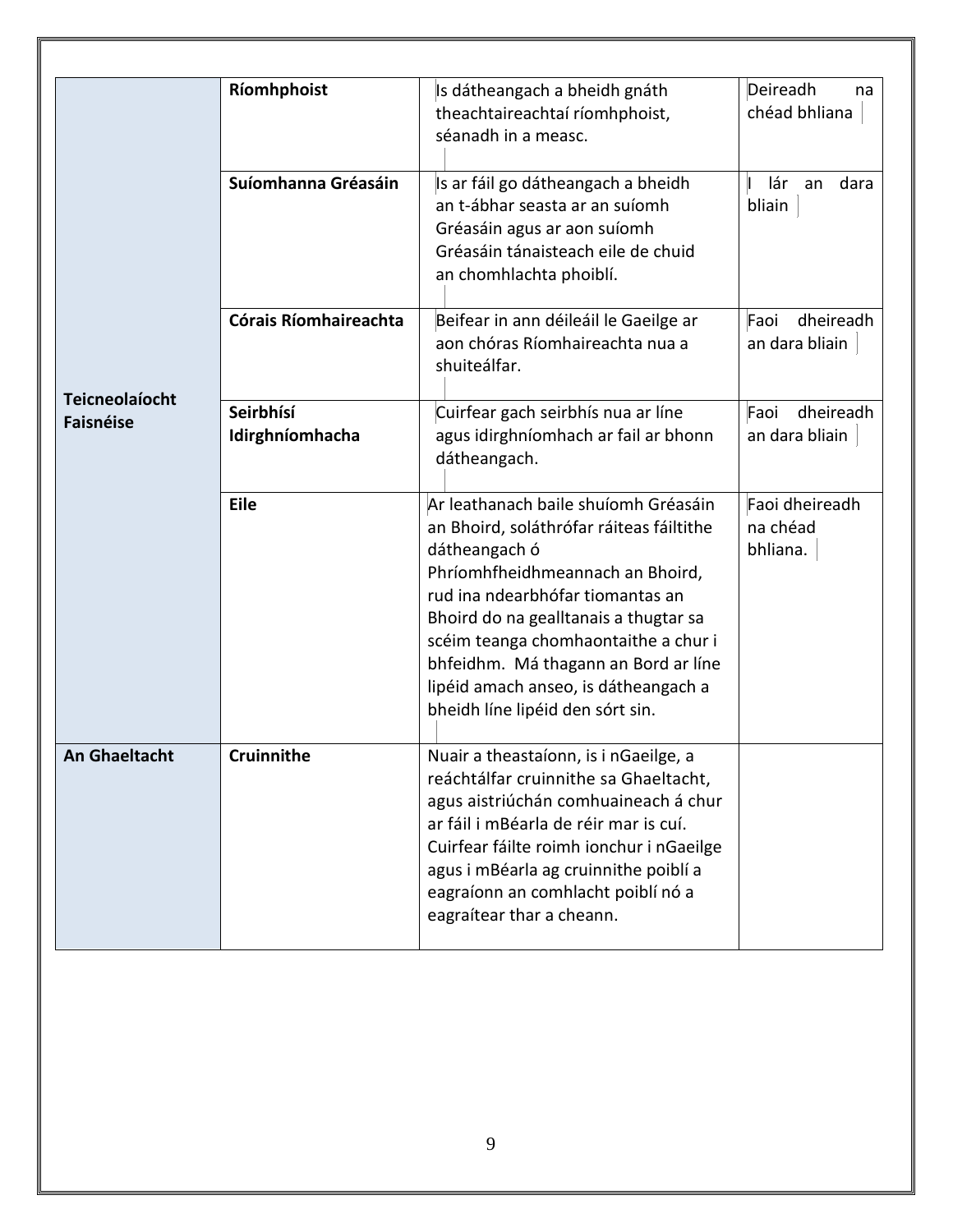## **Caibidil 5: Ag Feabhsú Soláthar Seirbhísí i nGaeilge sa Ghaeltacht**

Ag feabhsú soláthar seirbhísí i gceantair Ghaeltachta agus ag cinntiú go ndéanfar teanga oibre den Ghaeilge in oifigí suite sa Ghaeltacht faoi dháta áirithe.

| Cur síos ar na seirbhísí sa<br>Ghaeltacht                                                                           | <b>Gealltanas</b>                                                                                                                      | <b>Amlíne</b><br>Laistigh de<br>Bl.1/Bl.2/Bl.3                             |  |  |
|---------------------------------------------------------------------------------------------------------------------|----------------------------------------------------------------------------------------------------------------------------------------|----------------------------------------------------------------------------|--|--|
| Coláiste Ghobnatan, Baile Bhuirne,<br>Ionad Cultúrtha, Baile Bhuirne,<br>Scoil Mhuire, Bhéal Átha an<br>Ghaorthaidh | Leanúint ar aghaidh le tacú leis na hIonaid<br>sin mar chuid den ghealltanas chun seirbhísí<br>a sholáthar trí Ghaeilge amháin.        | Ar siúl                                                                    |  |  |
| Seirbhísí Litearthachta Aosach                                                                                      | Le haistriú ina seirbhís dhátheangach                                                                                                  | Ar siúl.<br>Cuireadh tús leis an<br>aistriú i gcéad bhliain<br>na scéime.  |  |  |
| Seirbhísí Oideachais Phobail                                                                                        | Le haistriú ina seirbhís dhátheangach                                                                                                  | Ar siúl.<br>Cuireadh tús leis an<br>aistriú i gcéad bhliain<br>na scéime.  |  |  |
| Gnóthaí Óige                                                                                                        | Le haistriú ina seirbhís dhátheangach                                                                                                  | Ar siúl.<br>Cuireadh tús leis an<br>aistriú sa chéad<br>bhliain na scéime. |  |  |
| Foireann earcú agus a ionadú                                                                                        | Cinnteoidh Bord Oideachais agus Oiliúna<br>Chorcaí go ndéanfar ceapacháin foirne ar an<br>mbonn go soláthrófar seirbhísí trí Ghaeilge. | Ar siúl.                                                                   |  |  |
| Cruinnithe                                                                                                          | Tionólfar agus reáchtálfar iad trí Ghaeilge.                                                                                           | Ar siúl.                                                                   |  |  |
| An Ghaeilge mar theanga oibre sna hoifigí lonnaithe sa Ghaeltacht                                                   |                                                                                                                                        |                                                                            |  |  |
| <b>Gealltanas</b>                                                                                                   | <b>Amlíne</b><br>Laistigh de<br>Bl.1/Bl.2/Bl.3                                                                                         |                                                                            |  |  |
| Gaeltachta                                                                                                          | Is i nGaeilge amháin nó go dátheangach a bheidh comhfhreagras leis an bpobal                                                           | Ó thús na chéad<br>scéime.                                                 |  |  |
| dara scéime                                                                                                         | Beidh an Ghaeilge ar an teanga oibre i ngach oifig Ghaeltachta faoi dheireadh na                                                       | Roimh deireadh na<br>dara scéime                                           |  |  |

## **Gealltanais sa Ghaeltacht**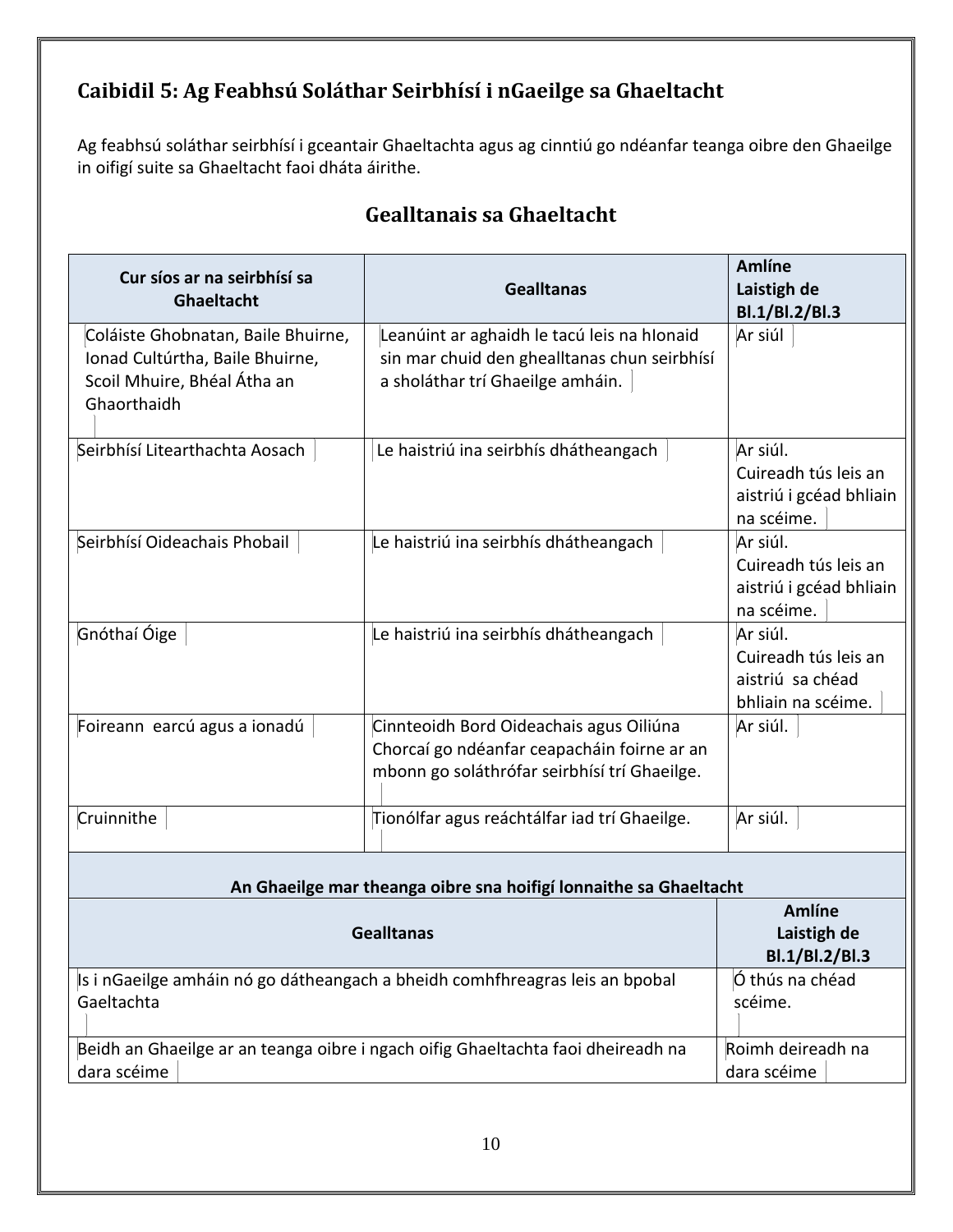## <span id="page-10-0"></span>**Caibidil 6: Ag Feabhsú Inniúlacht sa Ghaeilge**

#### <span id="page-10-1"></span>**6.1 Earcaíocht**

Is é earcú foirne le scileanna cumasacha Gaeilge i ngach réimse d'obair Bhord Oideachais agus Oiliúna Chorcaí an príomhbhealach a bheidh ann chun barr feabhais a chur ar infhaighteacht seirbhísí i nGaeilge. Beidh aird ag ár bpolasaí earcaíochta, atá faoi réir an chreata de nósanna imeachta comhaontaithe náisiúnta d'earcaíocht, ar an ngá chun inniúlacht Gaeilge a fheabhsú ar bhonn céimnithe.

Cuirfear pacáiste ionduchtúcháin ina mbeidh cóip dár scéim chomhaontaithe, ar fáil do gach ball foirne chun a chinntiú go mbeidh siad ar an eolas faoinár ngealltanais faoin reachtaíocht.

#### <span id="page-10-2"></span>**6.2 Oiliúint agus Forbairt**

Tá Bhord Oideachais agus Oiliúna Chorcaí tiomanta deiseanna a chur ar fáil don fhoireann chun freastal ar chúrsaí oiliúna Gaeilge atá creidiúnaithe go cuí, de réir ár n-acmhainní. Cuirfear an fhoireann iomlán ar an eolas faoi áiseanna/dheiseanna chun a n-inniúlacht sa Ghaeilge a fheabhsú.

|                                     |                 | <b>Gealltanas</b>                                                                                                                                                                                                                                                                                                                                                                                                                                                                                                                                                                                            | <b>Amlíne</b><br>Laistigh de<br>Bl.1/Bl.2/Bl.3                                              |
|-------------------------------------|-----------------|--------------------------------------------------------------------------------------------------------------------------------------------------------------------------------------------------------------------------------------------------------------------------------------------------------------------------------------------------------------------------------------------------------------------------------------------------------------------------------------------------------------------------------------------------------------------------------------------------------------|---------------------------------------------------------------------------------------------|
|                                     | Earcaíocht      | Cuirfear pacáiste ionduchtúcháin ina<br>mbeidh cóip dár scéim<br>chomhaontaithe ar fáil do bhaill foirne<br>nua.                                                                                                                                                                                                                                                                                                                                                                                                                                                                                             | Cur i bhfeidhm<br>ó thús na<br>scéime                                                       |
| Feabhsú ar chumas<br><b>Gaeilge</b> | <b>Oiliúint</b> | Cuirfear deiseanna ar fáil le h-<br>inniúlacht na foirne sa Ghaeilge a<br>fhorbairt. Déanfar socruithe cuí chun<br>oiliúint sa Ghaeilge agus teastasú<br>tástála inniúlachta sa Ghaeilge a chur<br>ar fáil don fhoireann chun:<br>tacú leis an bhfoireann a<br>n-inniúlacht sa Ghaeilge a<br>choimeád agus a fhorbairt,<br>feabhas a chur ar chumas na<br>foirne a n-oibleagáidí Gaeilge a<br>chomhlíonadh agus a gcuid<br>dualgas á gcur i gcrích agus<br>córas tástála inniúlachta<br>creidiúnaithe a chur ar fáil don<br>fhoireann.<br>Cuirfear an fhoireann ar an eolas faoi<br>acmhainní teanga ar nós: | Ag tosú sa<br>chéad<br>bhliain<br>den scéim<br>seo agus<br>ar siúl ar<br>bhonn<br>leanúnach |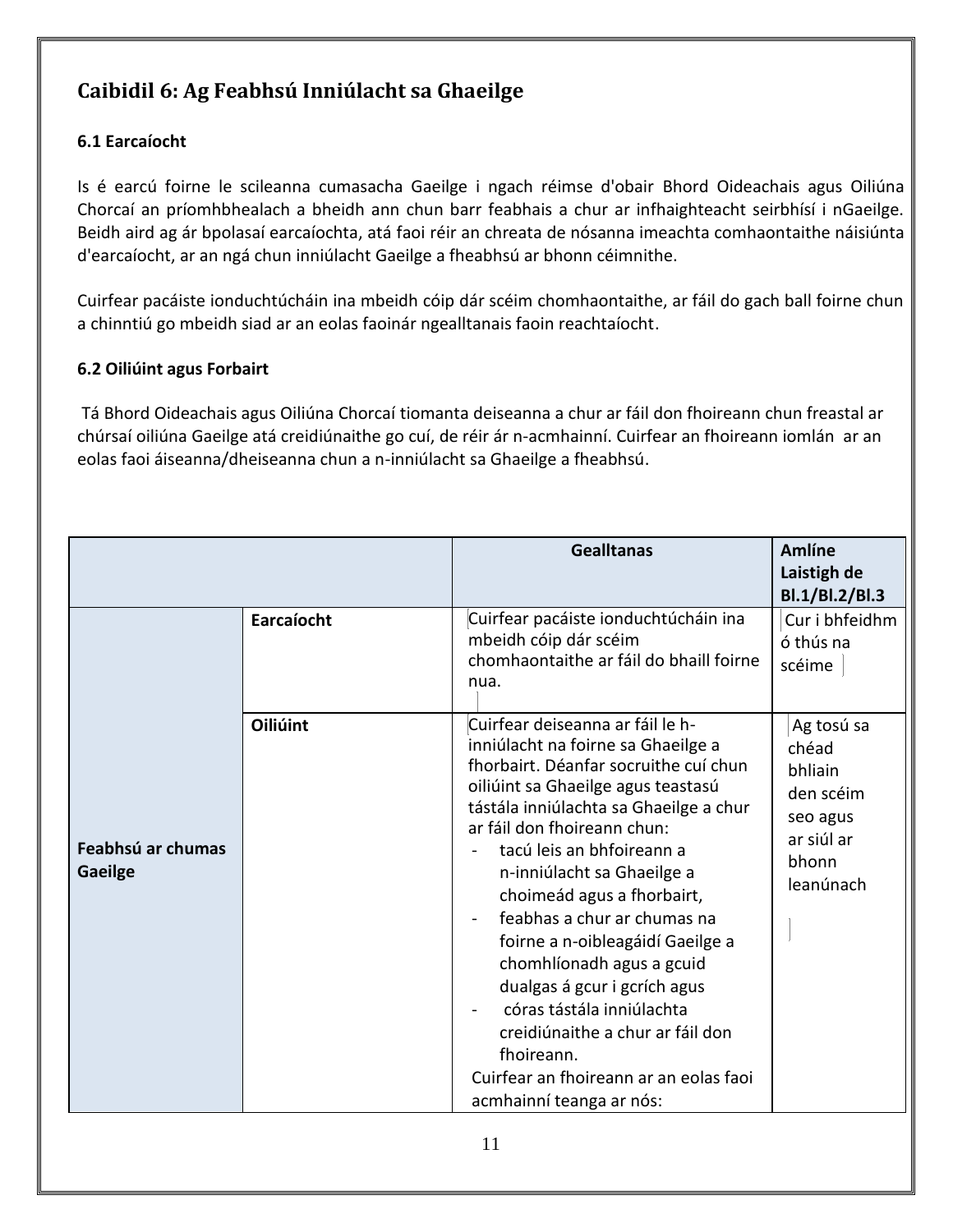<span id="page-11-0"></span>

| Rannpháirtíocht i<br>ngníomhaíochtaí chun<br>an teanga a chur chun<br>cinn/ Acmhainní a chur<br>ar fáil | www.focloir.ie, www.tearma.ie,<br>www.teanglann.ie agus www.abair.ie<br>chomh maith le WinGléacht, an<br>leagan leictreonach d'fhoclóir Gaeilge-<br>Béarla Uí Dhónaill.<br>Beidh an fhoireann ar an eolas faoi<br>choincheap an chomhaontaithe<br>réamhghníomhaigh - is é sin, seirbhísí<br>a thairiscint go réamhghníomhach<br>don phobal.<br>Éascófar rochtain ar eolas maidir le<br>hacmhainní teanga. Éascófar rochtain<br>ar eolas maidir le hacmhainní teanga.<br>Tairgfear forbairt ghairmiúil<br>leanúnach chuí d'fhoireann<br>riaracháin Bhoird Oideachais agus<br>Oiliúna Chorcaí chun an leibhéal<br>inniúlachta sa Ghaeilge a neartú.<br>Cinnteoidh ár leabharlann<br>inmheánach go mbeidh leabhair agus<br>ábhair eile i nGaeilge ar fáil<br>mar acmhainn don fhoireann<br>chun a n-inniúlacht sa Gaeilge | Cur i bhfeidhm<br>sa chéad<br>bhliain den<br>Scéim agus ar<br>siúl ar bhonn<br>leanúnach     |
|---------------------------------------------------------------------------------------------------------|------------------------------------------------------------------------------------------------------------------------------------------------------------------------------------------------------------------------------------------------------------------------------------------------------------------------------------------------------------------------------------------------------------------------------------------------------------------------------------------------------------------------------------------------------------------------------------------------------------------------------------------------------------------------------------------------------------------------------------------------------------------------------------------------------------------------|----------------------------------------------------------------------------------------------|
| Eile                                                                                                    | a fheabhsú.<br>Cuirfear póstaeir chearta teanga (ar<br>fáil ó Oifig an Choimisinéara Teanga)<br>ar crochadh in áit shuntasach i ngach<br>oifig riaracháin/i ngach scoil/agus i<br>ngach ionad oideachais aitheantas de<br>chuid Bhord Oideachais agus Oiliúna<br>Chorcaí. Tabharfar faoi shuirbhé foirne<br>lena leibhéal inniúlachta sa Ghaeilge a<br>thomhas agus ar suirbhé é ina<br>gcuirfidh siad a n-inniúlacht sa<br>Ghaeilge in iúl mar seo a leanas: Líofa,<br>An-mhaith, Maith, Réasúnta nó Lag.<br>Cuirfear ceist i bhfoirmeacha iarratais<br>ar phoist le Bord Oideachais agus<br>Oiliúna Chorcaí maidir le h-inniúlacht<br>an iarratasóra sa Ghaeilge agus<br>Cuirfear ceist amháin ar a laghad as<br>Gaeilge ag am agallamh roghnúcháin.                                                                 | Cur i<br>bhfeidhm sa<br>chéad bhliain<br>den Scéim<br>agus ar siúl ar<br>bhonn<br>leanúnach. |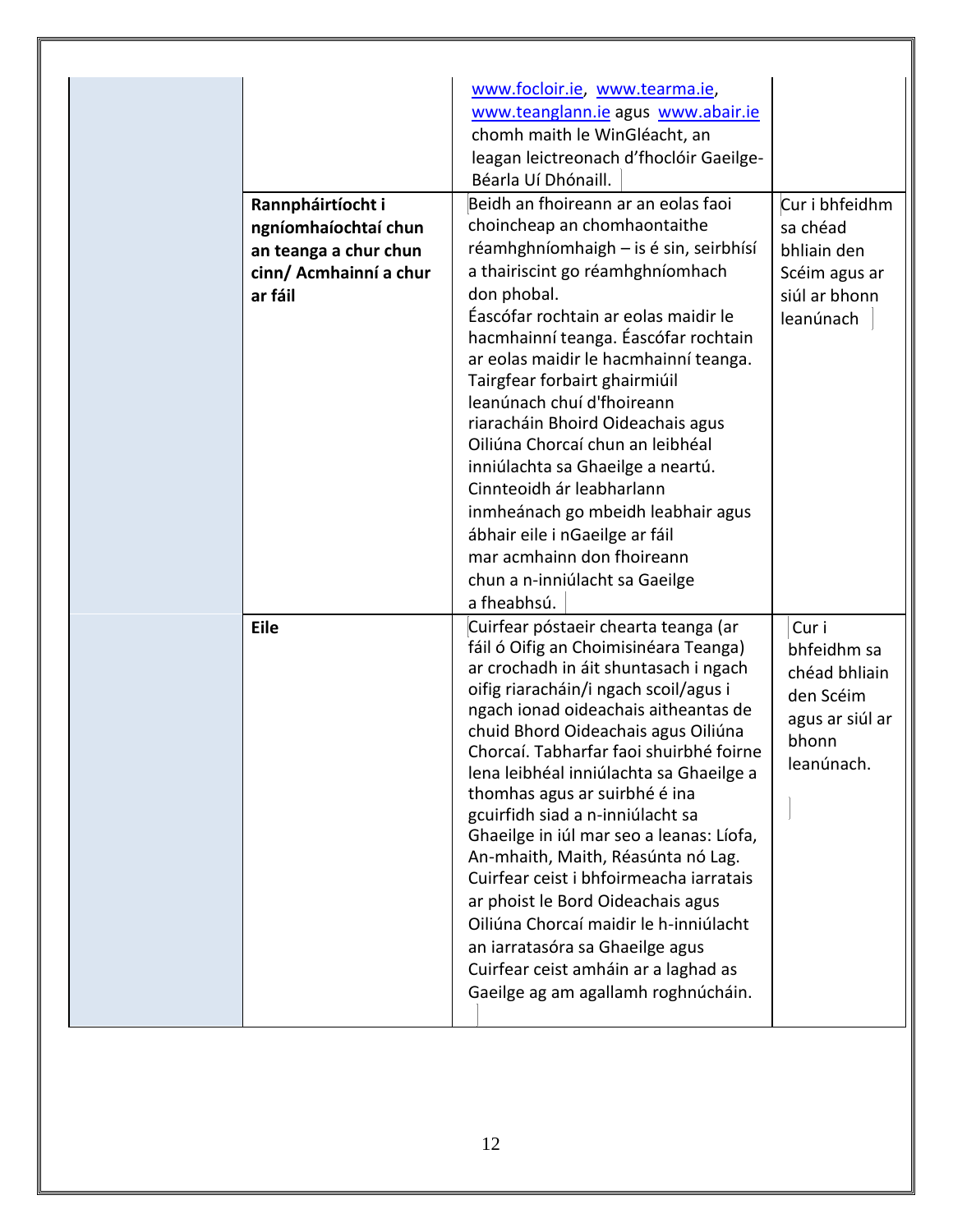#### **6.3 Poist Shainithe Ghaeilge**

Tá na poist liostáilte thíos sainithe mar phoist a mbaineann riachtanas inniúlachta Gaeilge leo. Tá sé i gceist go mbeidh caighdeáin shonraithe chreidiúnaithe sa Ghaeilge bainte amach ag sealbhóirí na bpost seo i gcomhréir le cúraim an phoist. Nuair a bhí na poist seo á sainiú, tugadh aird ar leith ar phoist atá lonnaithe i gceantair Ghaeltachta agus ar phoist atá lonnaithe i gceantair lasmuigh den Ghaeltacht ach ar phobail Ghaeltachta agus/nó Ghaeilge mórán dá mbonn custaiméirí.

| <b>Teideal an Phoist</b>                                         | Láthair                                   | An pobal<br>Gaeltachta/Gaeilge ar a<br>bhfuiltear ag freastal    | Comharthú den chaighdeán<br>Gaeilge a theastaíonn<br>(roghnaigh ceann:<br>bunleibhéal, meánleibhéal<br>nó ardleibhéal) |
|------------------------------------------------------------------|-------------------------------------------|------------------------------------------------------------------|------------------------------------------------------------------------------------------------------------------------|
| Príomhoide Scoile,<br>Leas Phríomhoide, agus<br>Múinteoirí       | Scoil/Coláiste                            | Scoileanna Gaeltachta agus<br>Gaelcholáistí, Ionad<br>Cultúrtha. | Tá ardleibhéal<br>inmhianaithe.                                                                                        |
| Comhordaitheoirí agus<br>daoine atá freagrach                    | Ionaid<br>Sheachtracha                    | Gaeltacht Chorcaí Thiar                                          | Bunleibhéal riachtanach,<br>meánleibhéal inmhianaithe                                                                  |
| Rúnaithe scoile,<br>Fosaithe riaracháin,<br>Feighlithe/Glantóirí | Scoileanna<br>agus Ionaid<br>Sheachtracha | Gaeltacht Chorcaí Thiar                                          | Bunleibhéal riachtanach,<br>meánleibhéal inmhianaithe                                                                  |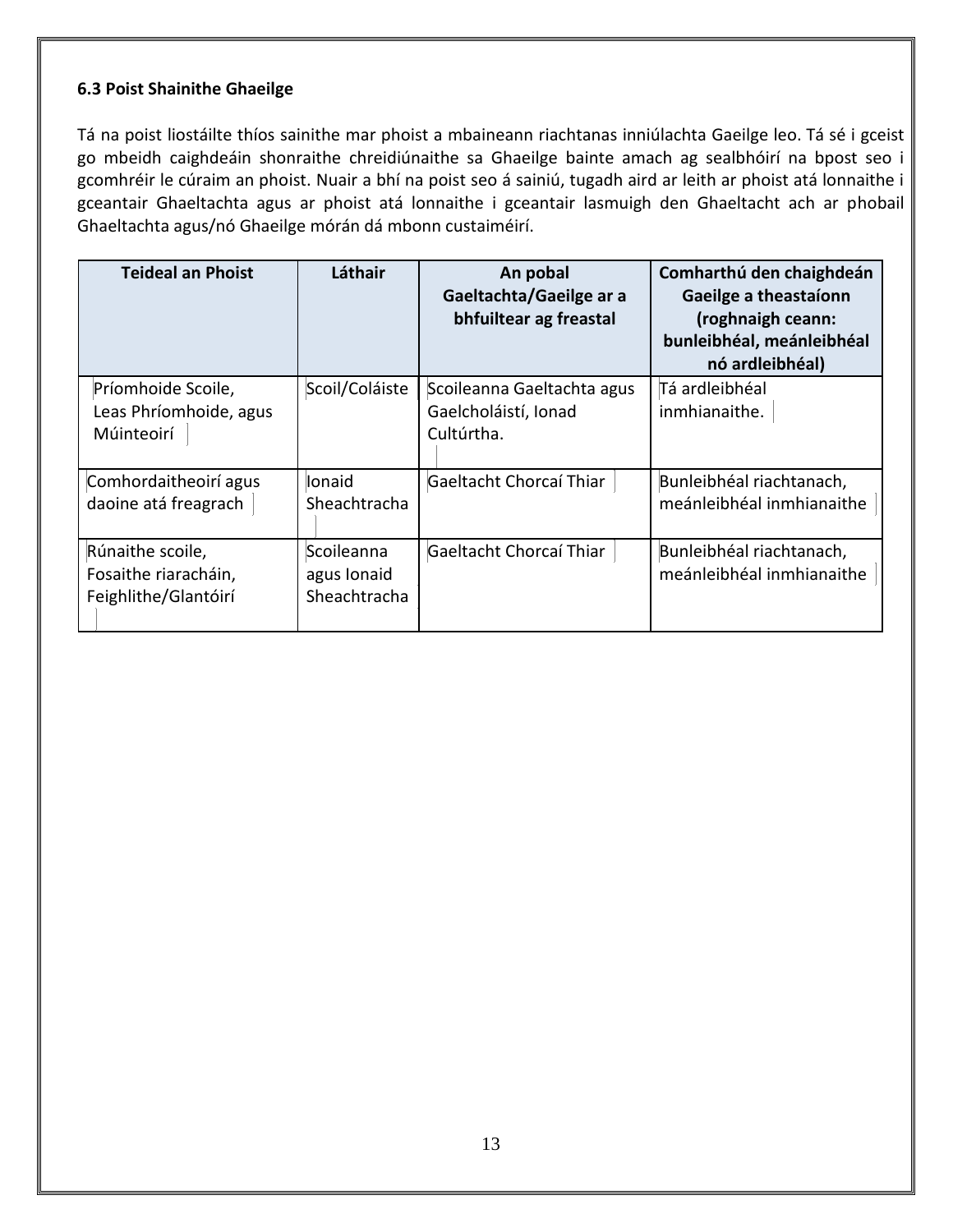## <span id="page-13-0"></span>**Caibidil 7: Monatóireacht agus Athbhreithniú**

Déanfaidh an Príomhfheidhmeannach agus an Fhoireann Shinsearach Bainistíochta monatóireacht agus athbhreithniú ar an scéim ar bhonn rialta. Is iad Conchúr O'Ceannabhuaidh/Niall Kennefick na teagmhálaithe don scéim.

<span id="page-13-1"></span>Beidh córas foirmiúil ar fáil chun monatóireacht a dhéanamh ar iarratais ar sheirbhísí i nGaeilge agus beidh cuntas air sin inár dTuarascáil Bhliantúil.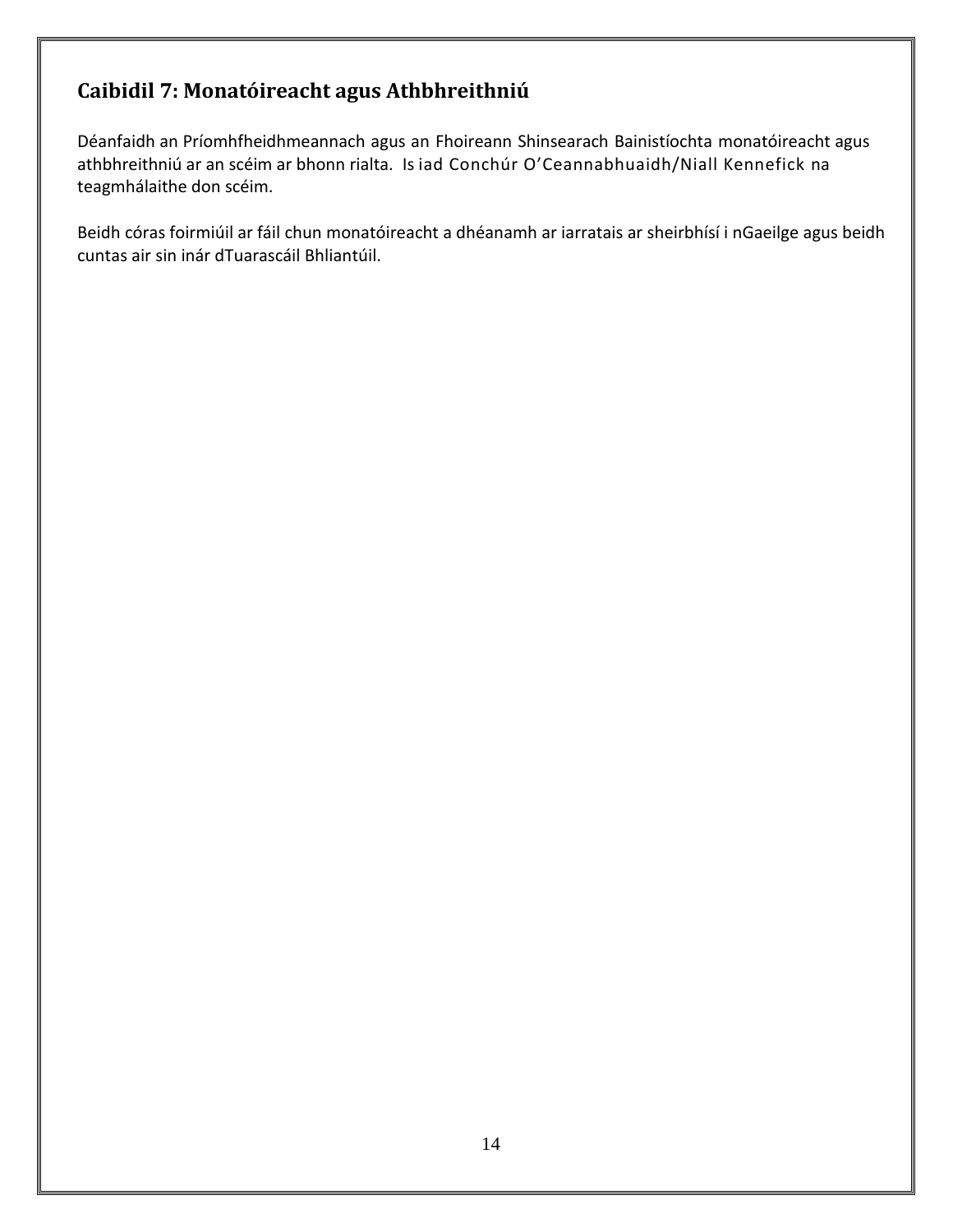### **Caibidil 8: Poibliú na Scéime Comhaontaithe**

Déanfar poibliú inmheánach agus seachtrach ar an scéim seo trí phreasráiteas i dtosach báire. Cuirfimid leagan dátheangach den scéim ar fáil ar ár suíomh gréasáin agus cuirfear ar fáil í do gach ball foirne agus do na gníomhaireachtaí cuí. Féadfar modhanna eile chun an scéim a phoibliú a úsáid freisin.

Ina theannta sin, tapóimid gach deis inár n-idirghníomhú laethúil le custaiméirí chun na seirbhísí a chuirimid ar fáil i nGaeilge a chur chun cinn agus a phoibliú ar na bealaí seo a leanas:

- custaiméirí a chur ar an eolas go díreach, ar bhealach réamhghníomhach, maidir leis an rogha atá acu gnó a dhéanamh linn i nGaeilge, mar shampla, trí fhógraí a chur ar taispeáint ag an bhfáiltiú a luann na seirbhísí Gaeilge atá ar fáil;
- na seirbhísí sin a liostú in áit ina mbeidh siad le feiceáil go soiléir ar ár suíomh gréasáin;
- cuirfimid in iúl ar threoirlínte, bileoga eolais agus foirmeacha iarratais ar leith go bhfuil na cáipéisí seo ar fáil i nGaeilge freisin, mura bhfuil siad ar fáil go dátheangach;
- tabharfaimid suntasacht chomhionann d'ábhair Ghaeilge agus Bhéarla.

Cuirfear cóip den scéim chomhaontaithe ar aghaidh chuig Oifig an Choimisinéara Teanga.

Is é an leagan Béarla an leagan oifigiúil den scéim seo.